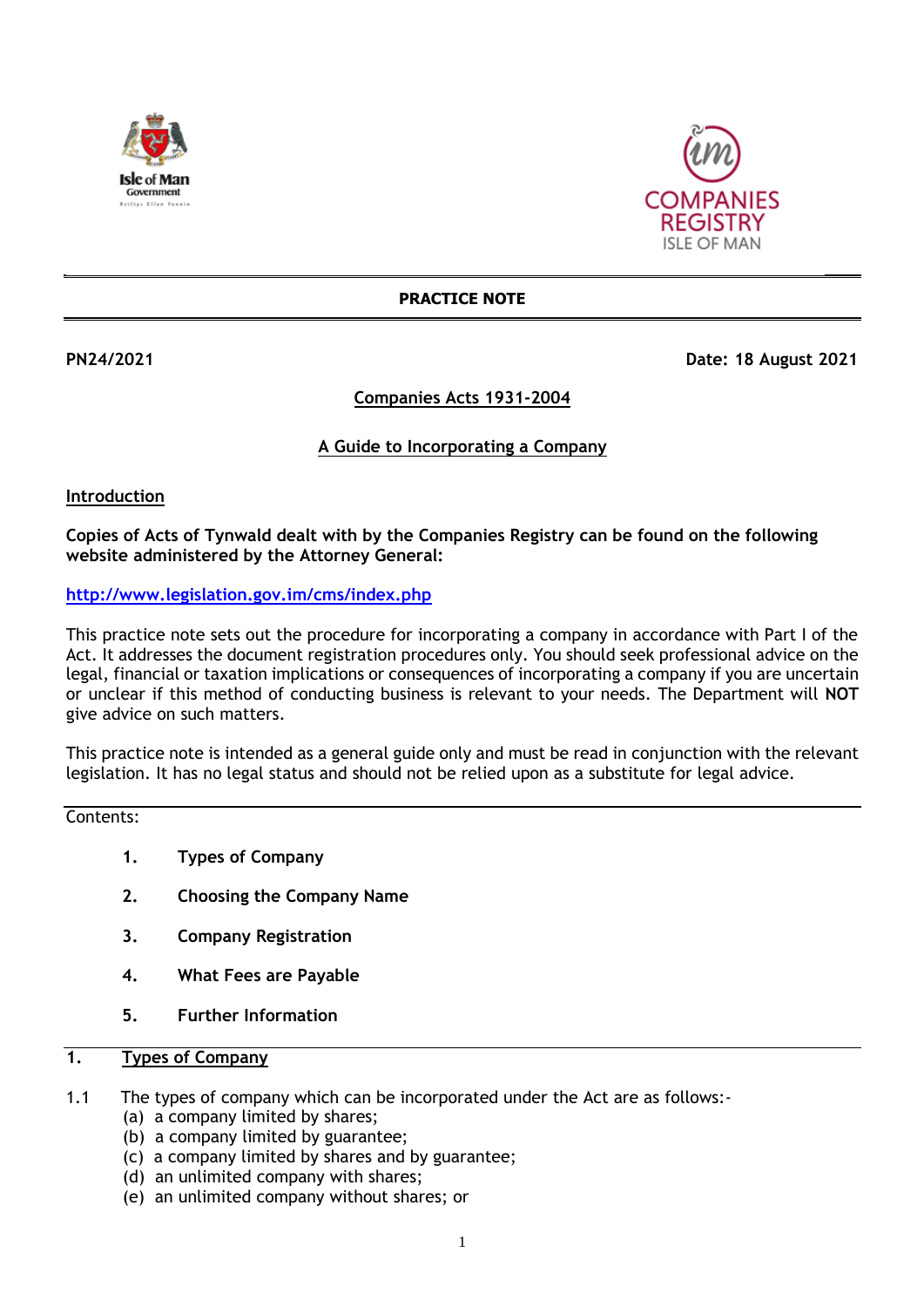- (f) a company limited by shares incorporated as a protected cell company.
- 1.2 There is a distinction in the Act between a "private" and "public" company. A "private" company must make reference to section 26 of Act in its Articles if Association and they are not permitted to offer their shares or other securities to the general public. A public company is not required to file their annual accounts at the Companies Registry with their Annual Return. Any company incorporated under the Act can carry out any action permitted by the Act, subject to the terms of its memorandum and articles.

### **2. Choosing the company name**

2.1 There are restrictions on your ability to choose the name you want to use. The Company and Business Names Act 2012 ("the Act") creates a central point of reference for all matters pertaining to the naming of companies and other bodies corporate and un-incorporate that are incorporated or established in the Isle of Man. Some limited matters remain within the scope other legislation such as the requirement for limited companies to utilise the suffix of limited or ltd under the Companies Acts 1931 and Companies Act 2006.

In addition, the Department has published a list of restricted words and phrases where prior permission will need to be sought before submitting the memorandum and articles for registration, and where the Department considers a name to be offensive or objectionable.

- 2.2 There is no legal requirement to seek approval from the Department prior to submitting the form one, memorandum and articles. We would however recommend that applicants do not incur unnecessary expenditure before ensuring that a proposed name is acceptable for registration.
- 2.3 If you wish to confirm a name's acceptability, the Department will consider applications via our website of [www.gov.im/categories/business-and-industries/companies-registry](http://www.gov.im/categories/business-and-industries/companies-registry), via general email at [companies@gov.im](mailto:companies.registry@gov.im) , or by letter. Name reservations last for up to 12 weeks from the date of the Department's approval. If no prior approval has been sought, applicants are advised that there will be a delay in incorporating the company whilst a decision is made on the acceptability of the name, and it is possible that registration could be refused.

# **3. Company Registration**

# **3.1 Contents of the memorandum**

- 3.1.1 The memorandum must by law must contain the following matters:-
	- (a) The company name
	- (b) The company type (including whether Private or Public)
	- (c) That all the requirements of the Companies Acts in relation to the registration procedures have been complied with.
	- (d) That, in respect of a company limited by shares or by guarantee, the members has limited liability.
	- (e) That, in the case of a company limited by guarantee, each member undertakes to contribute a prescribed sum to the company in the event of its being insolvent upon liquidation.
	- (f) If the company has a share capital, the agreement of each shareholder subscriber to take one or more shares.
	- (g) If the company is limited by guarantee, with or without a share capital, or an unlimited company without shares, the agreement of each guarantee subscriber to become a member.
	- (h) If the company is limited by guarantee, with or without a share capital, the amount for which every guarantee member is liable.
	- (i) That the company is a protected cell company if appropriate.
	- (j) If the company has a share capital, the number of shares taken and the amount agreed to be paid by each subscriber.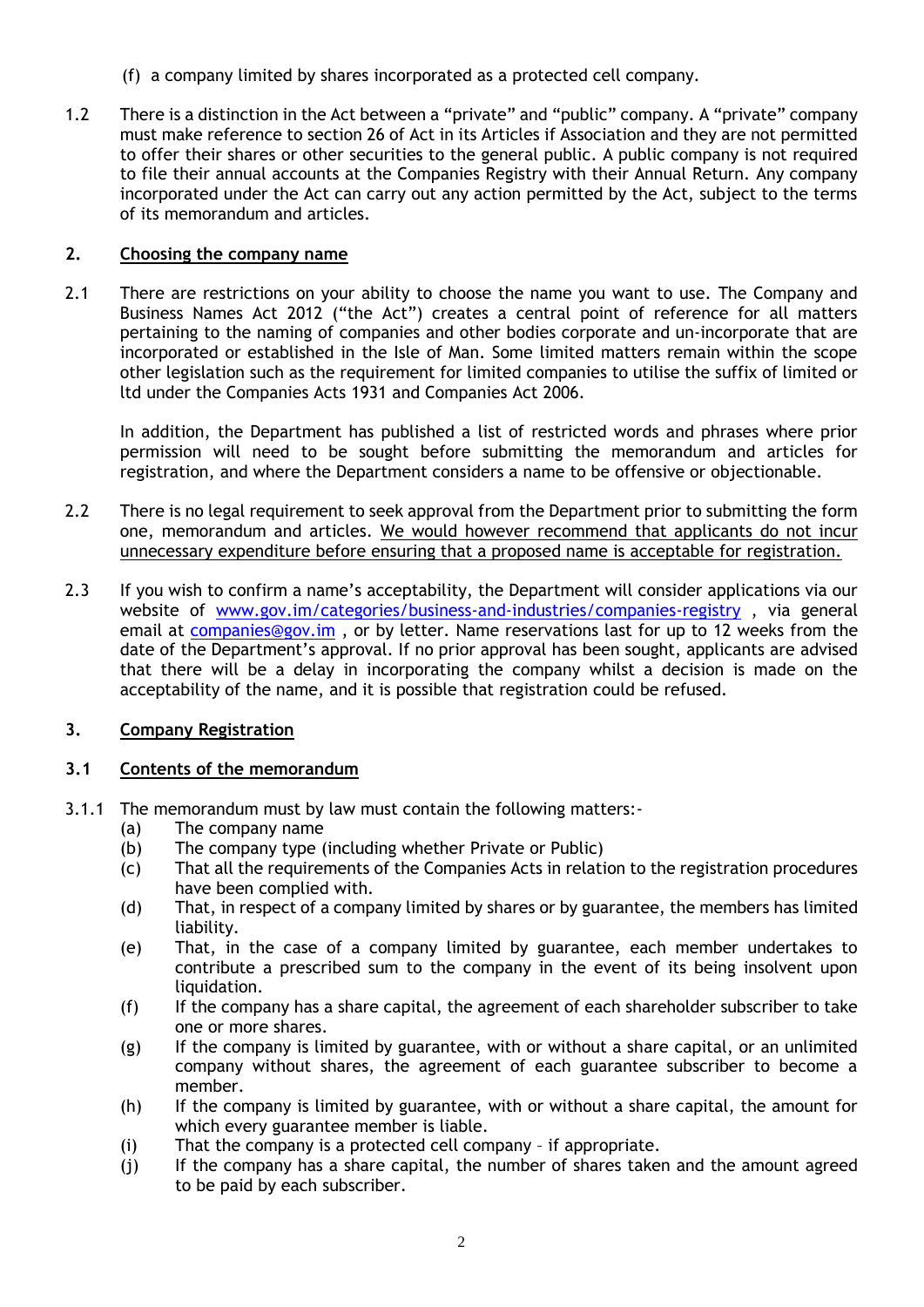3.1.2 Since 1988, there is a prohibition against a 1931 Act company setting out its 'objects' as there is a presumption that a company can do anything that an individual can legally do. The exception to this rule is in the case of a registered charity.

### 3.2 **Contents of the articles**

There are no Model Articles available under the Act, however a general guide to its contents can be found in the First Schedule of the 1931 Act. These may be adopted in full or in part, but if any provision in the articles is not provided for in the proposed articles, or is not expressly excluded, it shall be deemed to be included. The Act requires that the Articles be printed in their entirety with no handmade corrections permitted.

# 3.3 **Contents of the Form 1**

3.3.1 A template of the Form 1 can be found on our website [https://www.gov.im/media/1347907/form\\_1-v2.pdf](https://www.gov.im/media/1347907/form_1-v2.pdf)

The Form 1 must contain the following;

- a) Isle of Man registered office
- b) Minimum of two Directors (Individuals) shown with their usual residential addresses (No restriction on where they reside, however if more than 50% reside outside the Island, you may wish to contact the Isle of Man Tax Division to confirm if this may have Tax implications for the company (tel. 0044 1624 685400) or via the website of: <https://www.gov.im/categories/tax-vat-and-your-money/income-tax-and-national-insurance>
- c) A Secretary This can be an individual or corporate body. In the case of a public company, the secretary must be, in the opinion of the directors, in possession of adequate knowledge and experience of the duties of a company secretary or in possession of an appropriate qualification as set out in the Act.
- d) All officers must sign their consent on the form one together with the signature of the subscriber(s) or an agent on behalf of the subscriber(s) if applicable.
- 3.3.2 If the company name is acceptable for registration, the Department will register the documents, allot a unique number to the company and issue it with a certificate of incorporation (sent to the registered office). A copy of the certificate will be put onto the public file of the company.
- **3.4 The items listed above relate ONLY to the procedure for applying to the Department for incorporation. This paragraph does NOT cover any other legal and/or financial enquiries that you ought reasonably to make depending on why you wish to incorporate the company.**
- 3.5 If the Department refuses to accept the Form 1, Memorandum and Articles for registration, you have, under section 283C of the Act, the right of appeal to the Isle of Man High Court of Justice against such refusal within 21 days.

#### **4. Fees payable**

4.1 The following fees are payable on applying for registration of the memorandum, articles and Form 1, which includes the issue of a certificate of incorporation.

'Standard incorporation' within 48 hours. **£100.00**

'2 hour incorporation' of a company. **£250.00**

'While you wait incorporation' of a company.